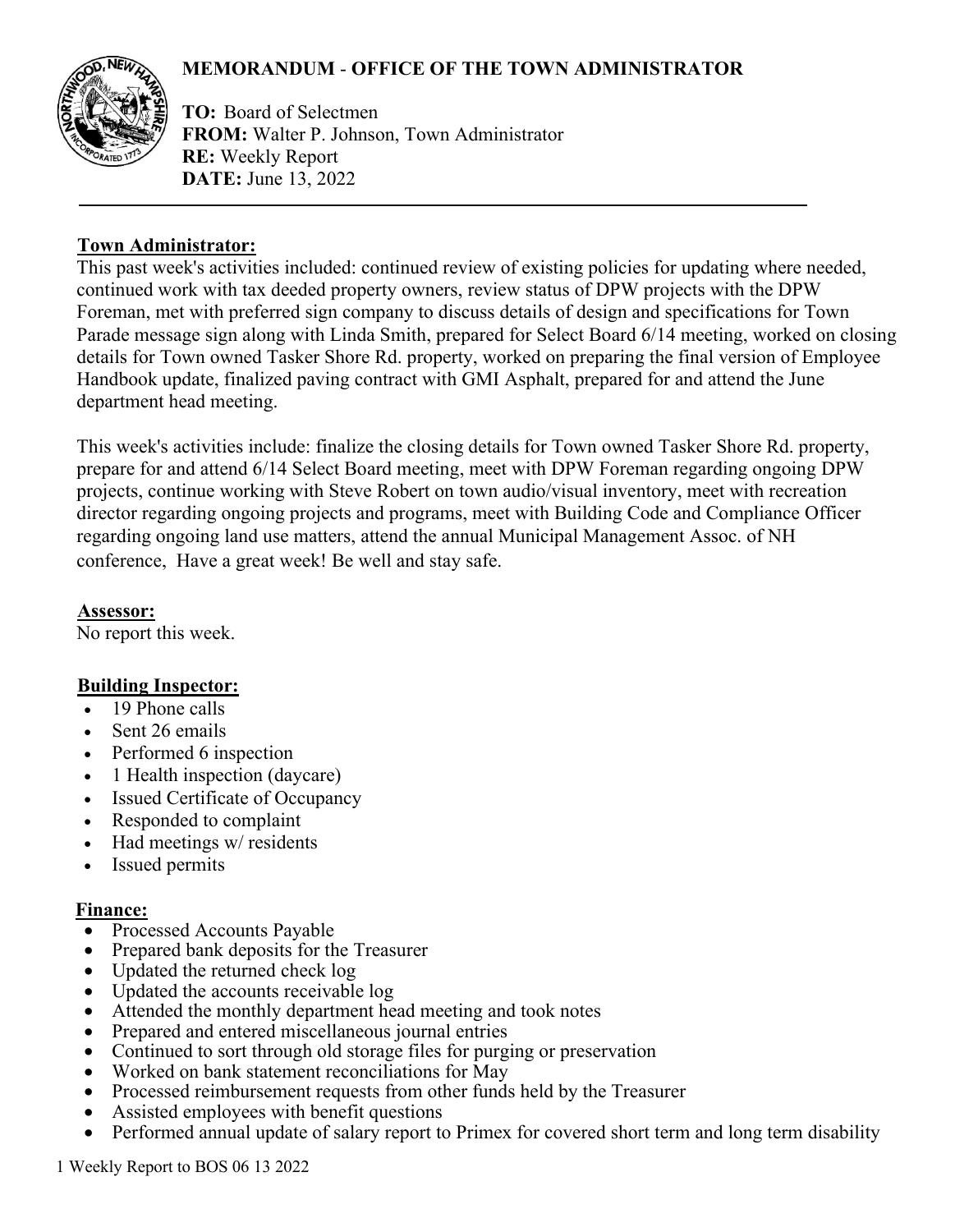benefits

• Assisted the Town of Candia with Finance office training due to a staffing crisis

# **Department of Public Works:**

The highway department reports that we have been in full swing with all our summer activities, we have been installing culverts, ditching, and doing road maintenance, we have had a big issue with our furry friends AKA Mr. Beaver on Kelsey Mill Rd. which we have finally got ahead of it and now are maintaining it every other day. We oversaw the paving of the parking lot at the narrows fire station which came out great.

The transfer station as usual has been running smooth and we have seen an increase of users due to summer camps opening for the summer. Now that we are fully staffed, we are on a weekly rotation with our transfer station guys so they rotate every 3 weeks having a weekend off to save on man hours worked. We have had a bunch of praise on the community chat lately for our transfer station attendants saying how helpful they are, so kudos to the guys.

## **Fire Rescue**:

- 1. This week we replaced one of the side entry doors to the fire station. The door casing had significant rot and the bottom of the door had rusted to the point there was a significant gap. A new door was purchased at Lowes and installed by Firefighter Bataan.
- 2. Northwood Firefighters participated in the Coe Brown Victory Parade for the Girls softball team who won the State Championship.
- 3. Firefighter Challinor completed her paramedic program and has passed the National Registry written test. Once Addie completes her practical examination she will be certified as a paramedic.
- 4. During the month of May Northwood Firefighters responded to 50 9-1-1 emergencies as follows:
	- a. Potential accident 1
	- b. Combustible liquids spill 1 c. Cancelled enroute 3 d. Emergency Medical Services 32 e. Brush Fire 2 f. Public assistance 1 g. Outside Fire 1 h. Steam mistaken for smoke 1 i. Structure Fire 3 j. Smoke Detector malfunction 3 k. Unintentional alarm 1
- 5. Thus Far we have responded to 290 9-1-1 emergencies this year. We have responded to other communities 39 times while other communities have assisted Northwood 48 times. 35 or 12% of our calls were overlapping, which means while our crews were tied up on one call a second or more simultaneous calls were received.

## **Library:**

No report this week.

# **Police Department**:

No report this week.

2 Weekly Report to BOS 06 13 2022